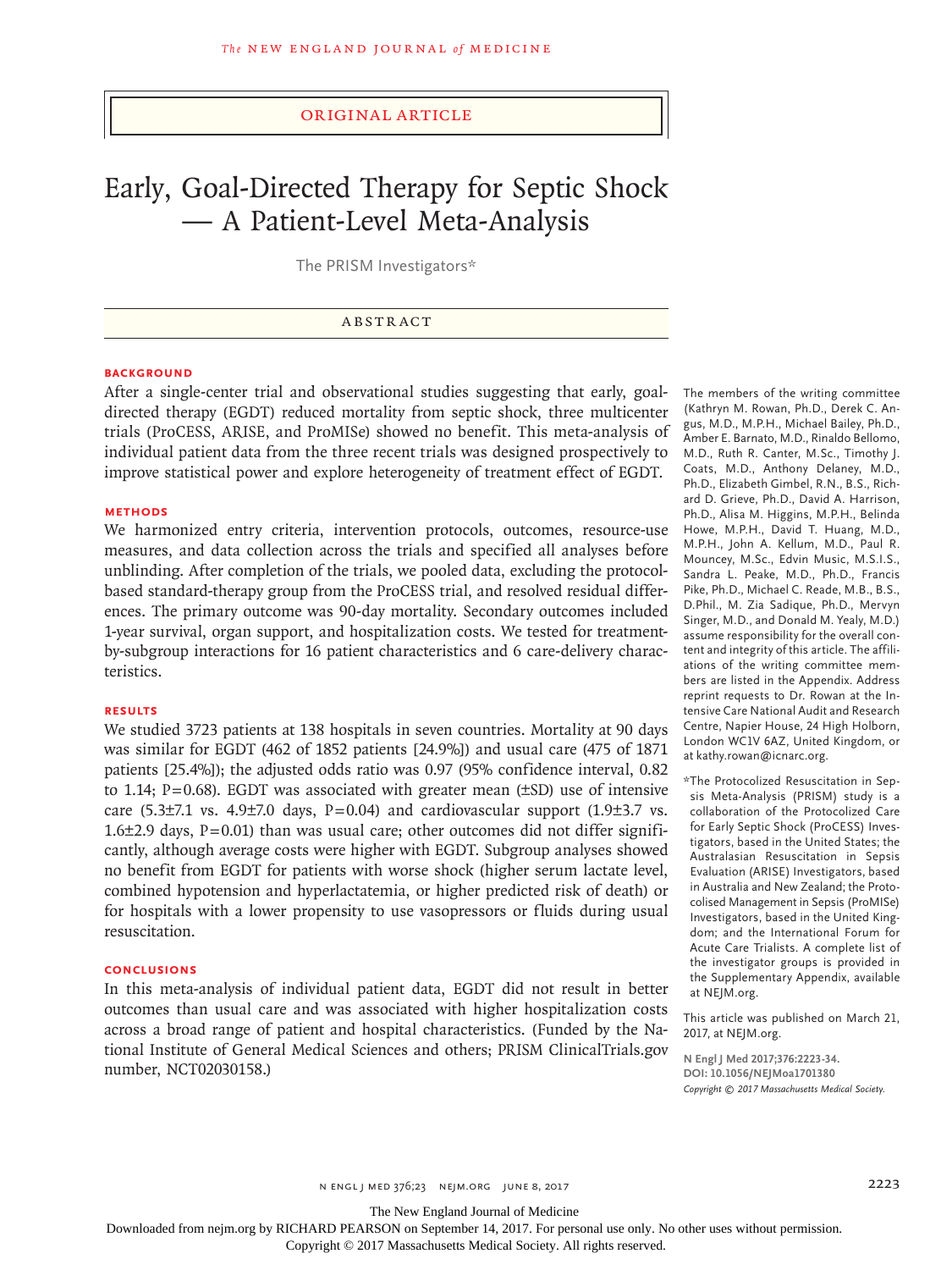$\prod_{\text{the}}$ n 2001, Rivers and colleagues reported on a 263-patient, single-center, randomized, controlled trial of early, goal-directed therapy (EGDT) versus usual care in patients presenting with septic shock to an urban emergency department in the United States.<sup>1</sup> EGDT is a 6-hour resuscitation protocol for the administration of intravenous fluids, vasopressors, inotropes, and red-cell transfusion to achieve prespecified targets for arterial blood pressure, central venous pressure, central venous oxygen saturation, and hemoglobin level. EGDT reduced hospital mortality from  $46.5\%$  to  $30.5\%$ <sup>1</sup> prompting many institutions worldwide to adopt EGDT.2 Three subsequent, government-funded, multicenter, randomized, controlled trials from the United States (Protocolized Care for Early Septic Shock [ProCESS]),<sup>3</sup> Australasia (Australasian Resuscitation in Sepsis Evaluation [ARISE]),<sup>4</sup> and the United Kingdom (Protocolised Management in Sepsis [ProMISe])<sup>5</sup> failed to show lower mortality with EGDT than with usual care.

A meta-analysis combining the average results of the trials also indicated no overall benefit from EGDT.<sup>6</sup> There is considerable heterogeneity, however, in patients in whom septic shock develops and in usual care across hospitals; consequently, important treatment effects in patient subgroups or particular settings may have been missed.7

A prospective meta-analysis of individual patient data would provide greater statistical power to identify subgroup effects. The ProCESS, ARISE, and ProMISe investigators therefore planned this prospective meta-analysis of individual patient data (called the Protocolized Resuscitation in Sepsis Meta-Analysis [PRISM] study) before enrollment of the first patient into the first trial and harmonized entry criteria, intervention protocols, outcomes, major resource-use measures, and data collection across the three trials.<sup>8</sup> The goals of the current study were to use pooled data from the three trials to determine the effect of EGDT versus usual care on 90-day mortality and secondary clinical and economic outcomes and to compare the effects of EGDT across prespecified patient and care-delivery subgroups.

### Methods

### **Study Design**

All three trials evaluated the EGDT protocol, as described in the article by Rivers et al.<sup>1</sup> Core mechanical ventilation [yes or no] and vasopres-

aspects of best care, including early recognition of sepsis and prompt delivery of intravenous fluids and antimicrobial agents, were promoted in the EGDT groups and the usual-care groups and reinforced through trial eligibility criteria.

We published the statistical analysis plan and a priori hypotheses for the current study before unblinding of any results from the three trials (ClinicalTrials.gov number, NCT02030158); the protocol is also available with the full text of this article at NEJM.org. Each trial supplied individual patient data after publication<sup>3-5</sup> and after the trial-level meta-analysis.<sup>6</sup> Before pooling data, we compared trial protocols, case-report forms, and data dictionaries to identify any recoding needed. We then provided a detailed data-set specification to each trial team to prepare the data file for pooling. After receipt of the data, we checked for missing or duplicate values and for consistency and plausibility, resolving data queries through direct consultation with each trial team before analysis. We did not reassess risk of bias because that had been performed for the trial-level meta-analysis.<sup>6</sup>

The final data-set specification is shown in Table S1 in the Supplementary Appendix, available at NEJM.org. The primary outcome measure was all-cause mortality at 90 days. Secondary outcome measures were in-hospital and 28-day mortality; duration of survival to 1 year; duration of stay in the emergency department, intensive care unit, and hospital; receipt and duration of invasive mechanical ventilation, vasopressors, and renal-replacement therapy; and costs and cost-effectiveness at 90 days.

Prespecified subgroups according to baseline patient characteristics were age, sex, severe coexisting conditions (liver, respiratory, cardiovascular, and renal conditions and immunocompromised state, all defined according to Acute Physiology and Chronic Health Evaluation [APACHE] II criteria), site of infection, and severity of illness. Severity of illness was operationalized in eight ways, according to eligibility criteria met (refractory hypotension, hyperlactatemia, or both), serum lactate level, illness-severity score (APACHE II Acute Physiology Score [range, 0 to 60, with higher scores indicating greater severity of illness] and APACHE II score [range, 0 to 71, with higher scores indicating greater severity of illness]), organ dysfunction (Sequential Organ Failure Assessment score), treatment (invasive

2224 **n engl j med 376;23** n engl j med 376;23 nejm.org JUNE 8, 2017

The New England Journal of Medicine

Downloaded from nejm.org by RICHARD PEARSON on September 14, 2017. For personal use only. No other uses without permission.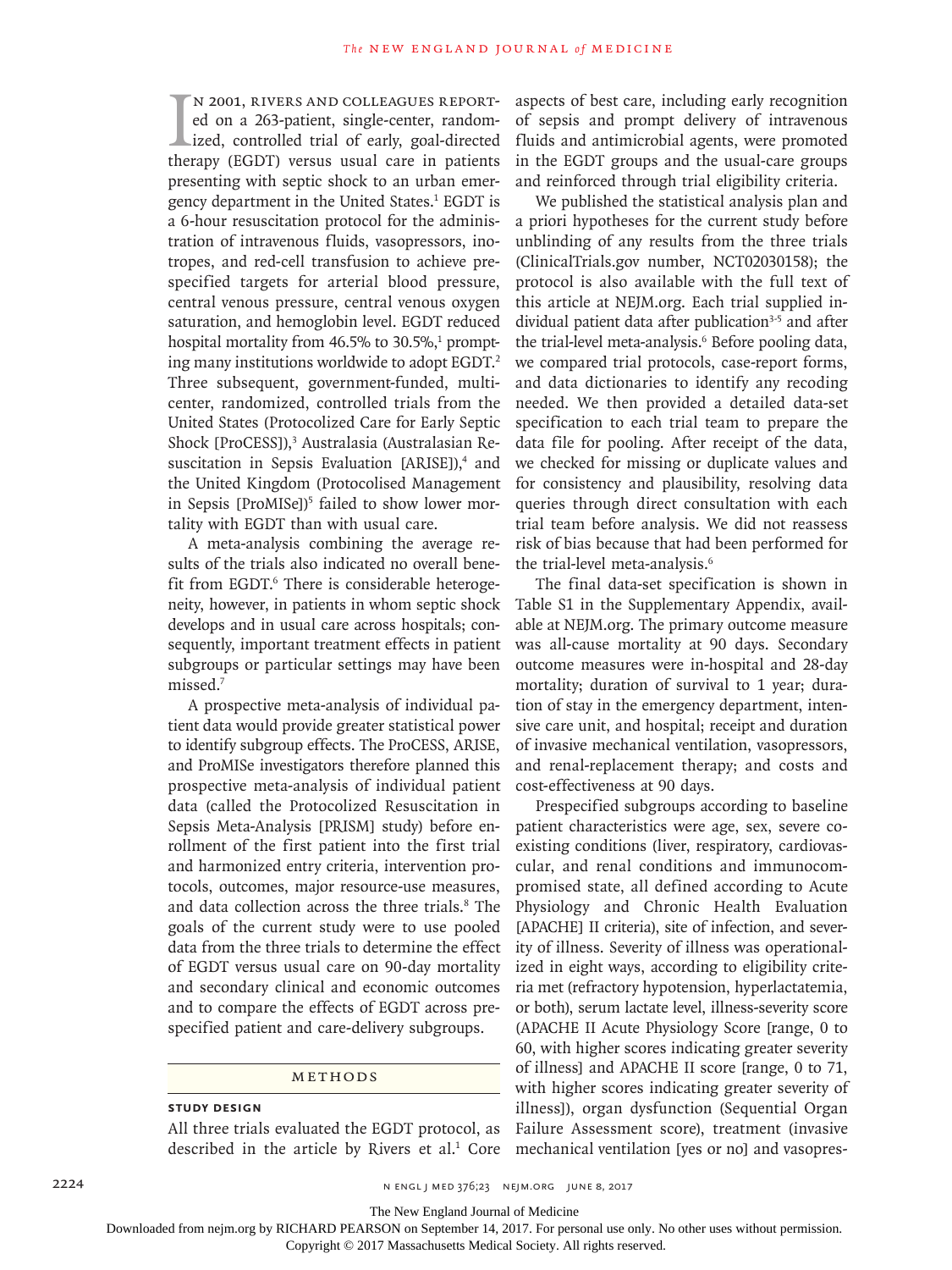sors [yes or no]), and risk of death (derived from a customized model; see the Supplementary Appendix). Prespecified subgroups according to care-delivery characteristics were time from emergency department presentation to randomization, time of randomization (weekday or weekend and day or night), time from emergency department presentation to first administration of intravenous antimicrobial agents (available for the ProCESS and ARISE trials), and underlying intensity of care (derived from propensity models for the use of vasopressors or fluids during usual care; see the Supplementary Appendix).

The funders had no role in the design or conduct of the study, in the collection, analysis, or interpretation of the data, or in the writing of the manuscript or the decision to submit it for publication.

### **Statistical Analysis**

The individual trials each had 80 to 90% power to detect an absolute difference in mortality of 6.5 to 8.0 percentage points between the EGDT group and the usual-care group, under the assumption of a baseline mortality of 24 to 40%, depending on the trial. Because this was a prospective meta-analysis of individual patient data, the sample-size calculation was undertaken before the results of the individual trials were available. On the basis of a control event rate of 25 to 35%, a statistical power of 80%, and a two-sided P value of 0.05 (with no allowance for heterogeneity of treatment effect or clustering of outcomes across trials), this study could detect an absolute between-group difference in 90-day mortality of 4 to 5 percentage points and an interaction effect (odds ratio) of approximately 1.5 or 1.6 for a subgroup representing one half or one quarter of the total sample, respectively.

We conducted all analyses on an intention-totreat basis. We used one-stage, hierarchical regression modeling (patients nested in sites nested in trials), with site as a random effect and trial as a fixed effect. We determined heterogeneity among trials by fitting a fixed interaction between treatment and trial. We analyzed binomial outcomes using hierarchical logistic regression, reported as odds ratios and 95% confidence intervals; survival time (censored at 1 year) using hierarchical (shared frailty) Cox proportionalhazards regression, reported as hazard ratios and 95% confidence intervals; and continuous outcomes using hierarchical linear regression, reported as differences in means and 95% confidence intervals. We presented survival to 1 year using a Kaplan–Meier survival curve.

We performed a secondary analysis of the primary outcome using the same hierarchical regression structure with adjustment for prespecified baseline covariates of age, sex, last systolic blood pressure before randomization  $\left($  <90 or  $\geq$ 90 mm Hg), APACHE II score, and invasive mechanical ventilation at randomization (yes or no). Analyses of binomial secondary outcomes were adjusted for the same covariates. To determine heterogeneity between prespecified subgroups, we added fixed interaction terms between treatment and subgroup to the adjusted model for the primary outcome. To ascertain whether any variation in treatment effect across subgroups was consistent among the trials, we fitted three-way fixed interactions among trial, treatment, and subgroup. We analyzed continuous subgroup variables by dividing the cohort into thirds.

Our cost-effectiveness analysis compared the outcomes and costs, from the health-services perspective, up to 90 days after randomization. We used the combined mortality but reported cost and cost-effectiveness estimates separately for each trial because the interpretation of pooled cost-effectiveness estimates is unclear when drawn from health care systems with different cost structures.<sup>9</sup> The resource use for each patient was combined with trial-specific unit costs to report the incremental costs of EGDT versus usual care. We calculated quality-adjusted lifeyears (QALYs) up to 90 days by combining survival time with quality-of-life scores from the EuroQol questionnaire (EQ-5D-5L) administered at 90 days in the ProMISe trial, using the areaunder-the-curve approach.<sup>10</sup> We estimated incremental costs and QALYs of EGDT versus usual care with a seemingly unrelated regression model,<sup>11</sup> with trial as a fixed effect for costs. We report results for each trial overall and for the same prespecified subgroups as for the clinical outcomes. We report incremental net monetary benefits by valuing QALYs at recommended thresholds for a QALY gain and performed sensitivity analyses to test the robustness of our results to alternative assumptions (see the Supplementary Appendix).

All analyses were performed with the use of SAS software, version 9.4 (SAS Institute), or Stata software, version 11.2 (StataCorp), and a two-

The New England Journal of Medicine

Downloaded from nejm.org by RICHARD PEARSON on September 14, 2017. For personal use only. No other uses without permission.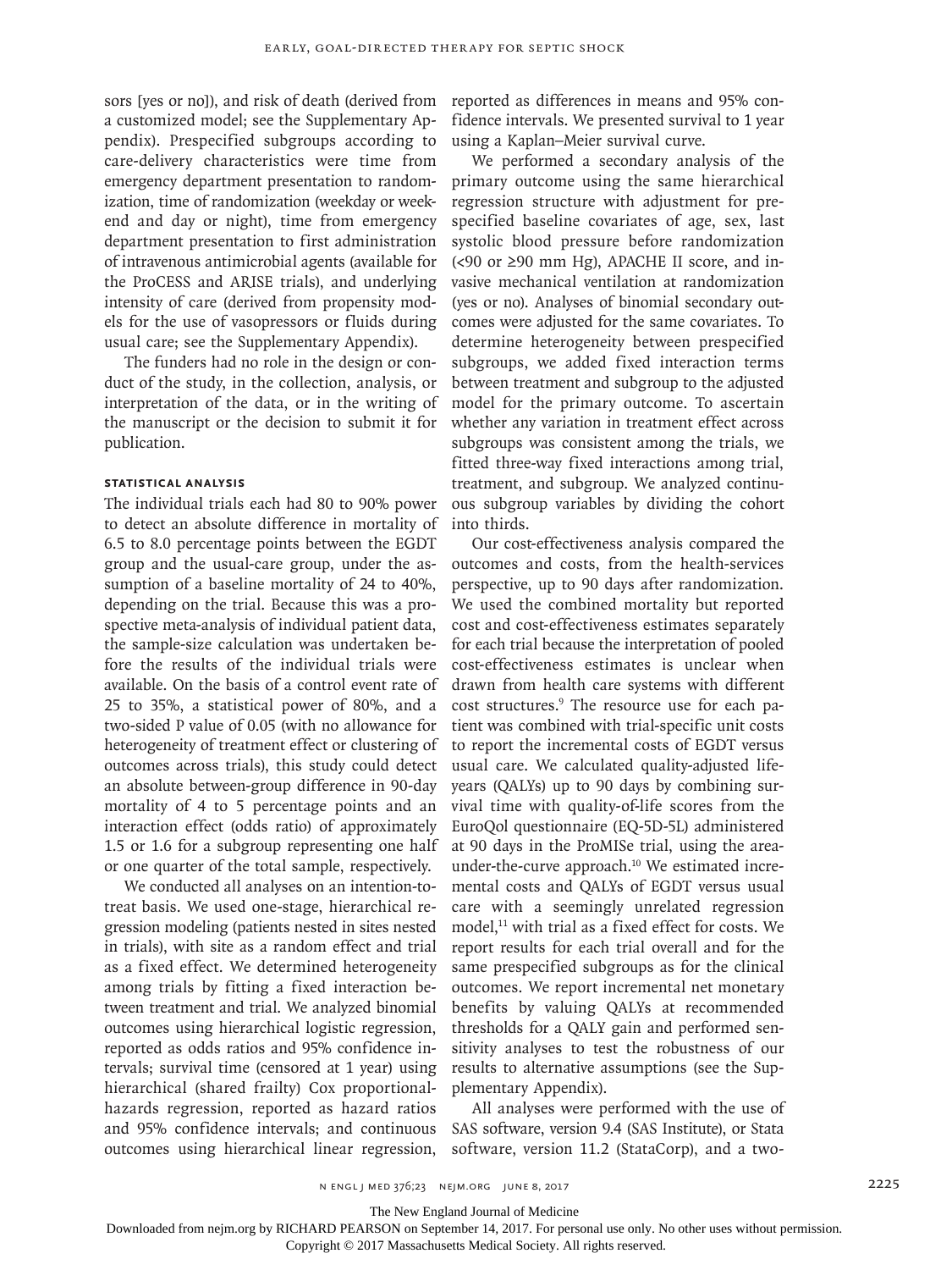| Table 1. Patient and Care-Delivery Characteristics at Baseline.*        |                             |                                   |  |  |  |  |  |  |  |  |
|-------------------------------------------------------------------------|-----------------------------|-----------------------------------|--|--|--|--|--|--|--|--|
| Characteristic                                                          | <b>EGDT</b><br>$(N = 1857)$ | <b>Usual Care</b><br>$(N = 1880)$ |  |  |  |  |  |  |  |  |
| <b>Patient characteristics</b>                                          |                             |                                   |  |  |  |  |  |  |  |  |
| Age - yr <sup>+</sup>                                                   |                             |                                   |  |  |  |  |  |  |  |  |
| Median                                                                  | 65                          | 65                                |  |  |  |  |  |  |  |  |
| <b>IQR</b>                                                              | $53 - 75$                   | $53 - 76$                         |  |  |  |  |  |  |  |  |
| Male sex - no. $(\%)$                                                   | 1065(57.4)                  | 1104 (58.7)                       |  |  |  |  |  |  |  |  |
| $\geq$ 1 Severe coexisting condition — no./total no. (%) $\updownarrow$ | 546/1854 (29.4)             | 526/1880 (28.0)                   |  |  |  |  |  |  |  |  |
| Site of infection - no. (%)                                             |                             |                                   |  |  |  |  |  |  |  |  |
| Lungs                                                                   | 657 (35.4)                  | 620 (33.0)                        |  |  |  |  |  |  |  |  |
| Abdomen                                                                 | 172(9.3)                    | 163(8.7)                          |  |  |  |  |  |  |  |  |
| Blood                                                                   | 172(9.3)                    | 172(9.1)                          |  |  |  |  |  |  |  |  |
| Central nervous system                                                  | 28(1.5)                     | 19(1.0)                           |  |  |  |  |  |  |  |  |
| Soft tissue                                                             | 154(8.3)                    | 153(8.1)                          |  |  |  |  |  |  |  |  |
| Urinary tract                                                           | 356 (19.2)                  | 371 (19.7)                        |  |  |  |  |  |  |  |  |
| Other                                                                   | 113(6.1)                    | 149(7.9)                          |  |  |  |  |  |  |  |  |
| Unknown                                                                 | 196 (10.6)                  | 218(11.6)                         |  |  |  |  |  |  |  |  |
| Determined ultimately to have no infection                              | 9(0.5)                      | 15(0.8)                           |  |  |  |  |  |  |  |  |
| Entry criterion met - no./total no. (%)                                 |                             |                                   |  |  |  |  |  |  |  |  |
| Refractory hypotension only                                             | 821/1854 (44.3)             | 833/1880 (44.3)                   |  |  |  |  |  |  |  |  |
| Hyperlactatemia only                                                    | 717/1854 (38.7)             | 732/1880 (38.9)                   |  |  |  |  |  |  |  |  |
| Both refractory hypotension and hyperlactatemia                         | 316/1854 (17.0)             | 315/1880 (16.8)                   |  |  |  |  |  |  |  |  |
| Last values before randomization                                        |                             |                                   |  |  |  |  |  |  |  |  |
| Systolic blood pressure - mm Hg                                         |                             |                                   |  |  |  |  |  |  |  |  |
| Median                                                                  | 94                          | 94                                |  |  |  |  |  |  |  |  |
| <b>IQR</b>                                                              | $83 - 112$                  | 82-111                            |  |  |  |  |  |  |  |  |
| Mean arterial pressure - mm Hg                                          |                             |                                   |  |  |  |  |  |  |  |  |
| Median                                                                  | 67                          | 67                                |  |  |  |  |  |  |  |  |
| <b>IQR</b>                                                              | $59 - 78$                   | $59 - 78$                         |  |  |  |  |  |  |  |  |
| Serum lactate - mmol/liter                                              |                             |                                   |  |  |  |  |  |  |  |  |
| Median                                                                  | 4.3                         | 4.2                               |  |  |  |  |  |  |  |  |
| <b>IQR</b>                                                              | $2.5 - 5.9$                 | $2.4 - 5.9$                       |  |  |  |  |  |  |  |  |
| APACHE II Acute Physiology Score - median (IQR) §                       | $11(7-15)$                  | $11(7-15)$                        |  |  |  |  |  |  |  |  |
| APACHE II score - median (IQR)                                          | $16(12-21)$                 | $16(12-21)$                       |  |  |  |  |  |  |  |  |
| SOFA score - median (IQR)                                               | $4(2-6)$                    | $4(2-6)$                          |  |  |  |  |  |  |  |  |
| Customized risk of death - median (IQR)                                 | $0.21(0.11 - 0.37)$         | $0.22$ (0.11-0.36)                |  |  |  |  |  |  |  |  |
| Care-delivery characteristics                                           |                             |                                   |  |  |  |  |  |  |  |  |
| Time from ED presentation to inclusion criteria met - min               |                             |                                   |  |  |  |  |  |  |  |  |
| Median                                                                  | 85                          | 81                                |  |  |  |  |  |  |  |  |
| IQR                                                                     | $40 - 150$                  | $36 - 145$                        |  |  |  |  |  |  |  |  |
| Time from ED presentation to randomization - min                        |                             |                                   |  |  |  |  |  |  |  |  |
| Median                                                                  | 162                         | 159                               |  |  |  |  |  |  |  |  |
| <b>IQR</b>                                                              | 119-223                     | 115-221                           |  |  |  |  |  |  |  |  |
| Receiving antimicrobial agents at randomization - no./total no. (%)     | 1726/1856 (93.0)            | 1742/1880 (92.7)                  |  |  |  |  |  |  |  |  |

2226 n engl j med 376;23 nejm.org June 8, 2017

The New England Journal of Medicine

Downloaded from nejm.org by RICHARD PEARSON on September 14, 2017. For personal use only. No other uses without permission.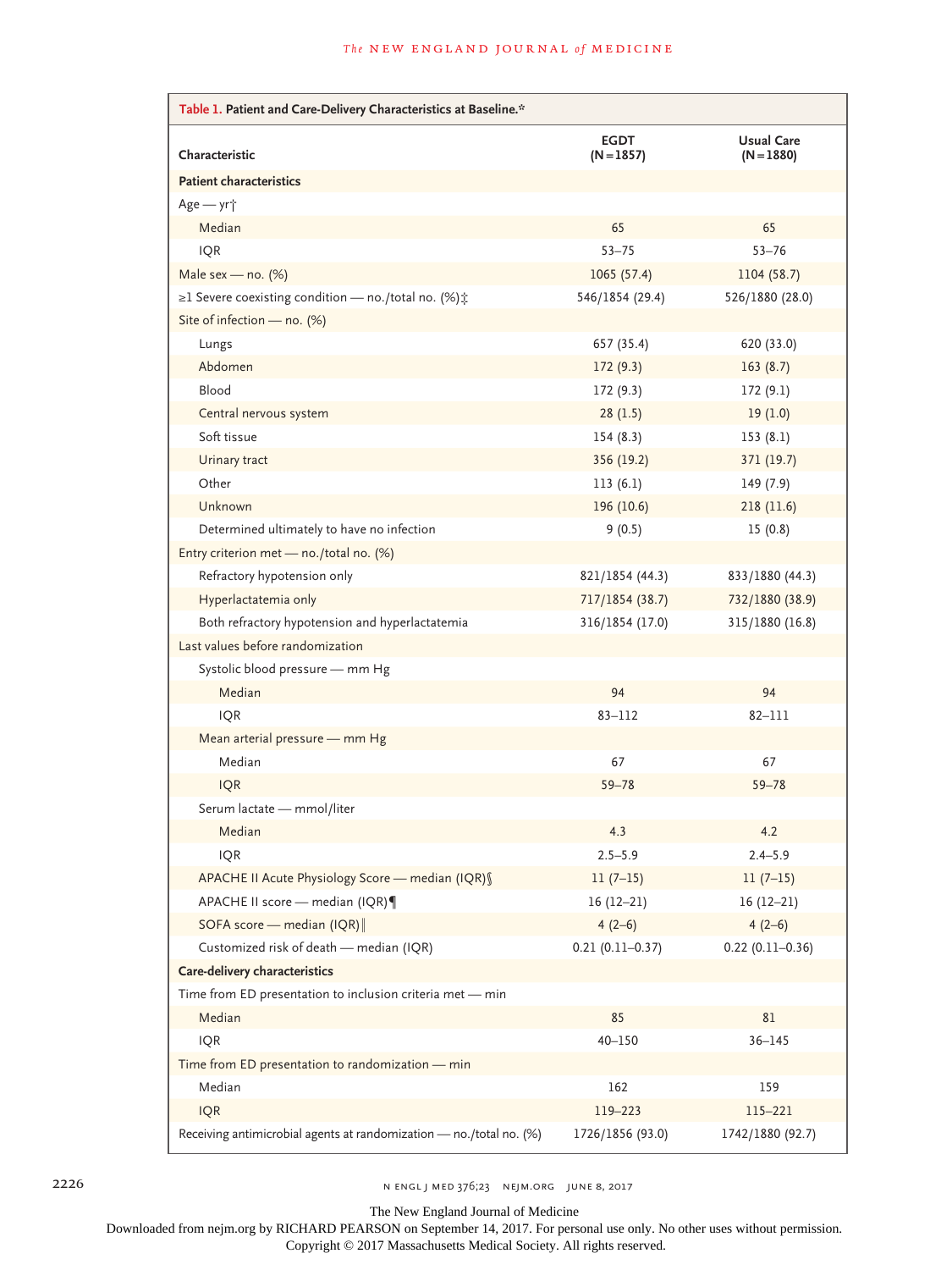### Early, Goal-Directed Therapy for Septic Shock

| Table 1. (Continued.)                                                                          |                             |                                   |  |  |  |  |  |  |  |  |
|------------------------------------------------------------------------------------------------|-----------------------------|-----------------------------------|--|--|--|--|--|--|--|--|
| Characteristic                                                                                 | <b>EGDT</b><br>$(N = 1857)$ | <b>Usual Care</b><br>$(N = 1880)$ |  |  |  |  |  |  |  |  |
| Time from ED presentation to first IV antimicrobial agents — min**                             |                             |                                   |  |  |  |  |  |  |  |  |
| Median                                                                                         | 75                          | 72                                |  |  |  |  |  |  |  |  |
| <b>IQR</b>                                                                                     | $42 - 120$                  | $42 - 119$                        |  |  |  |  |  |  |  |  |
| IV fluids administered before hospital presentation until<br>randomization - no./total no. (%) | 1801/1846 (97.6)            | 1818/1871 (97.2)                  |  |  |  |  |  |  |  |  |
| Volume administered - ml                                                                       |                             |                                   |  |  |  |  |  |  |  |  |
| Median                                                                                         | 2000                        | 2000                              |  |  |  |  |  |  |  |  |
| <b>IQR</b>                                                                                     | 1250-3000                   | 1200-3000                         |  |  |  |  |  |  |  |  |
| Volume administered per kilogram of body weight - ml                                           |                             |                                   |  |  |  |  |  |  |  |  |
| Median                                                                                         | 27.5                        | 27.7                              |  |  |  |  |  |  |  |  |
| IQR                                                                                            | $16.5 - 42.3$               | $16.2 - 41.7$                     |  |  |  |  |  |  |  |  |

Data are from the Protocolized Care for Early Septic Shock (ProCESS) trial, the Australasian Resuscitation in Sepsis Evaluation (ARISE) trial, and the Protocolised Management in Sepsis (ProMISe) trial. The numbers of patients with data available for analysis were as follows: age, 1857 in the group that received early, goal-directed therapy (EGDT) and 1879 in the group that received usual care; systolic blood pressure, 1809 and 1824; mean arterial pressure, 1318 and 1352; serum lactate, 1626 and 1645; customized risk of death, 1849 and 1878; time from emergency department (ED) presentation to inclusion criterion met, 1853 and 1878; time from ED presentation to first intravenous (IV) antimicrobial agents, 1091 and 1095; volume of IV fluids administered, 1846 and 1871; and volume of IV fluids administered per kilogram of body weight, 1723 and 1687. For details on data harmonization, see Table S1 in the Supplementary Appendix. IQR denotes interquartile range.

Age was estimated for 7 patients in the ProMISe trial.

‡ Severe coexisting conditions were defined according to Acute Physiology and Chronic Health Evaluation [APACHE] II criteria.

§ APACHE II Acute Physiology Scores range from 0 to 60, with higher scores indicating greater severity of illness.

APACHE II scores range from 0 to 71, with higher scores indicating greater severity of illness.

Scores on the Sequential Organ Failure Assessment (SOFA) range from 0 to 24, with higher scores indicating a greater degree of organ failure. Baseline urine output was not used in the calculation of the renal SOFA score in the ARISE and ProMISe trials.

Shown are data for patients who received IV antimicrobial agents before randomization in the ProCESS and ARISE trials. All patients in the ProMISe trial received IV antimicrobial agents before randomization (time not recorded).

sided alpha level of 0.05. Complete-case analysis were excluded from the current study, resulting was used for clinical outcomes because data in 3763 patients randomly assigned to either were missing for less than 0.5% for all outcomes; multiple imputation was used for missing quality-of-life scores. We did not adjust for multiple comparisons; with 22 planned subgroup analyses, 1 or 2 significant interaction tests (P<0.05) would be expected on the basis of chance alone.<sup>12</sup>

### Results

# **Study Patients**

From March 2008 through July 2014, the three trials enrolled 4211 patients at 138 hospitals in the United States (ProCESS); Australia, New Zealand, Finland, Hong Kong, and the Republic of Ireland (ARISE); and England (ProMISe). The 448 patients randomly assigned to receive protocol-based standard therapy in the ProCESS trial confidence interval [CI],  $0.82$  to 1.14;  $P=0.68$ ).

usual care (1892 patients) or EGDT (1871 patients). After the exclusion of patients who withdrew consent, underwent randomization in error, or were lost to follow-up at 90 days, 3723 patients (98.9%) were included in the primary analysis and 3511 (93.3%) were followed up to 1 year (Fig. S1 in the Supplementary Appendix). Patient and care-delivery characteristics were well balanced at baseline (Table 1, and Tables S2 and S3 in the Supplementary Appendix).

# **Primary Outcome**

Mortality at 90 days did not differ significantly between the two groups. Death occurred in 462 of 1852 patients (24.9%) in the EGDT group and in 475 of 1871 (25.4%) in the usual-care group (Table 2). The adjusted odds ratio was 0.97 (95%

n ENGL J MED 376;23 NEJM.ORG JUNE 8, 2017 2207

The New England Journal of Medicine

Downloaded from nejm.org by RICHARD PEARSON on September 14, 2017. For personal use only. No other uses without permission.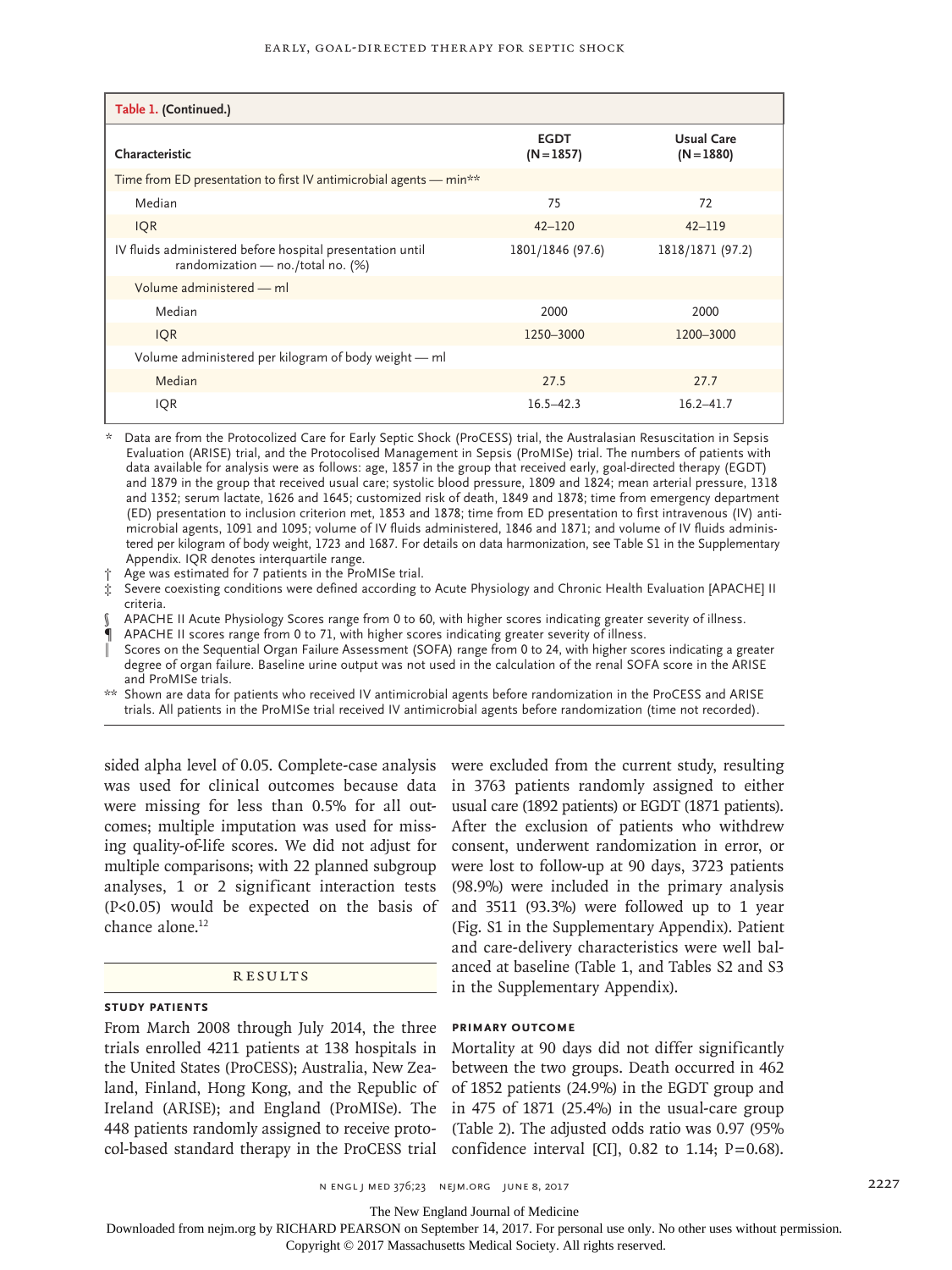| Table 2. Outcomes.*                                              |                 |                 |                                                   |                       |                            |
|------------------------------------------------------------------|-----------------|-----------------|---------------------------------------------------|-----------------------|----------------------------|
| Outcome                                                          | EGDT (N=1857)   |                 | Usual Care (N = 1880) Incremental Effect (95% CI) |                       | P Value                    |
|                                                                  |                 |                 |                                                   | Comparison<br>Overall | among Trials<br>Comparison |
| Primary outcome: death at 90 days - no./total no. (%)            | 462/1852 (24.9) | 475/1871 (25.4) | $0.97$ (0.82 to $1.14$ ) $\uparrow \updownarrow$  | 0.68                  | 0.73                       |
| Secondary outcomes: mortality                                    |                 |                 |                                                   |                       |                            |
| Death at hospital discharge — no./total no. (%) §                | 370/1857 (19.9) | 365/1878 (19.4) | $1.02$ (0.85 to $1.21$ ) <sup>+</sup>             | 0.86                  | 0.42                       |
| Death at 28 days — no./total no. (%)                             | 375/1854 (20.2) | 385/1873 (20.6) | $0.96$ (0.81 to $1.15$ ) <sup>+</sup>             | 0.68                  | 0.57                       |
| Secondary outcomes: duration of stay from randomization          |                 |                 |                                                   |                       |                            |
| $\ln ED - \ln$                                                   |                 |                 |                                                   |                       |                            |
| Median                                                           | $\overline{a}$  | $\overline{a}$  |                                                   |                       |                            |
| $\frac{R}{Q}$                                                    | 0 to 3          | 0 to 3          |                                                   |                       |                            |
| Mean                                                             | $2.1 + 3.3$     | $2.2 + 3.0$     | $-0.1$ $(-0.3$ to 0.1)                            | 0.19                  | < 0.001                    |
| <b>UDIN</b>                                                      |                 |                 |                                                   |                       |                            |
| Admitted to ICU - no. (%)                                        | 1684 (90.7)     | 1532 (81.5)     |                                                   |                       |                            |
| - days<br>First stay -                                           |                 |                 |                                                   |                       |                            |
| Median among patients admitted                                   | 3               | 4               |                                                   |                       |                            |
| $\widetilde{Q}$                                                  | 2 to 6          | 2 to 6          |                                                   |                       |                            |
| Mean overall                                                     | $4.9 + 6.6$     | $4.5 + 6.4$     | 0.5(0.1 to 0.9)                                   | 0.02                  | 0.76                       |
| Total stay, including readmissions - days                        |                 |                 |                                                   |                       |                            |
| Median among patients admitted                                   | $\overline{a}$  | 4               |                                                   |                       |                            |
| $\tilde{Q}$                                                      | 2 to 7          | 2 to 7          |                                                   |                       |                            |
| Mean overall                                                     | $5.3 \pm 7.1$   | $4.9 + 7.0$     | 0.5(0.0 to 0.9)                                   | 0.04                  | 0.78                       |
| In hospital - days                                               |                 |                 |                                                   |                       |                            |
| Median                                                           | $\sigma$        | $\sigma$        |                                                   |                       |                            |
| $\tilde{Q}$                                                      | 5 to 17         | 5 to 17         |                                                   |                       |                            |
| Mean                                                             | $14.8 + 17.5$   | $14.9 + 26.2$   | $-0.1$ (-1.5 to 1.4)                              | 0.92                  | 0.39                       |
| Secondary outcomes: receipt and duration of organ support in ICU |                 |                 |                                                   |                       |                            |
| Respiratory support: invasive mechanical ventilation in ICU      |                 |                 |                                                   |                       |                            |
| Receipt — no./total no. (%)                                      | 565/1852 (30.5) | 544/1874 (29.0) | 1.05 $(0.89 \text{ to } 1.24)$ <sup>+</sup>       | 0.57                  | $0.04***$                  |
| Duration - days                                                  |                 |                 |                                                   |                       |                            |
| Median among patients receiving support                          | 4               | 4               |                                                   |                       |                            |
| IQR                                                              | 2 to 8          | 2 to 8          |                                                   |                       |                            |
| Mean overall                                                     | $2.1 + 5.5$     | $1.9 + 5.2$     | $0.2$ (-0.2 to 0.5)                               | 0.36                  | 0.58                       |

2228 n engl j med 376;23 nejm.org June 8, 2017

The New England Journal of Medicine

Downloaded from nejm.org by RICHARD PEARSON on September 14, 2017. For personal use only. No other uses without permission.

Copyright © 2017 Massachusetts Medical Society. All rights reserved.

# **The NEW ENGLAND JOURNAL of MEDICINE**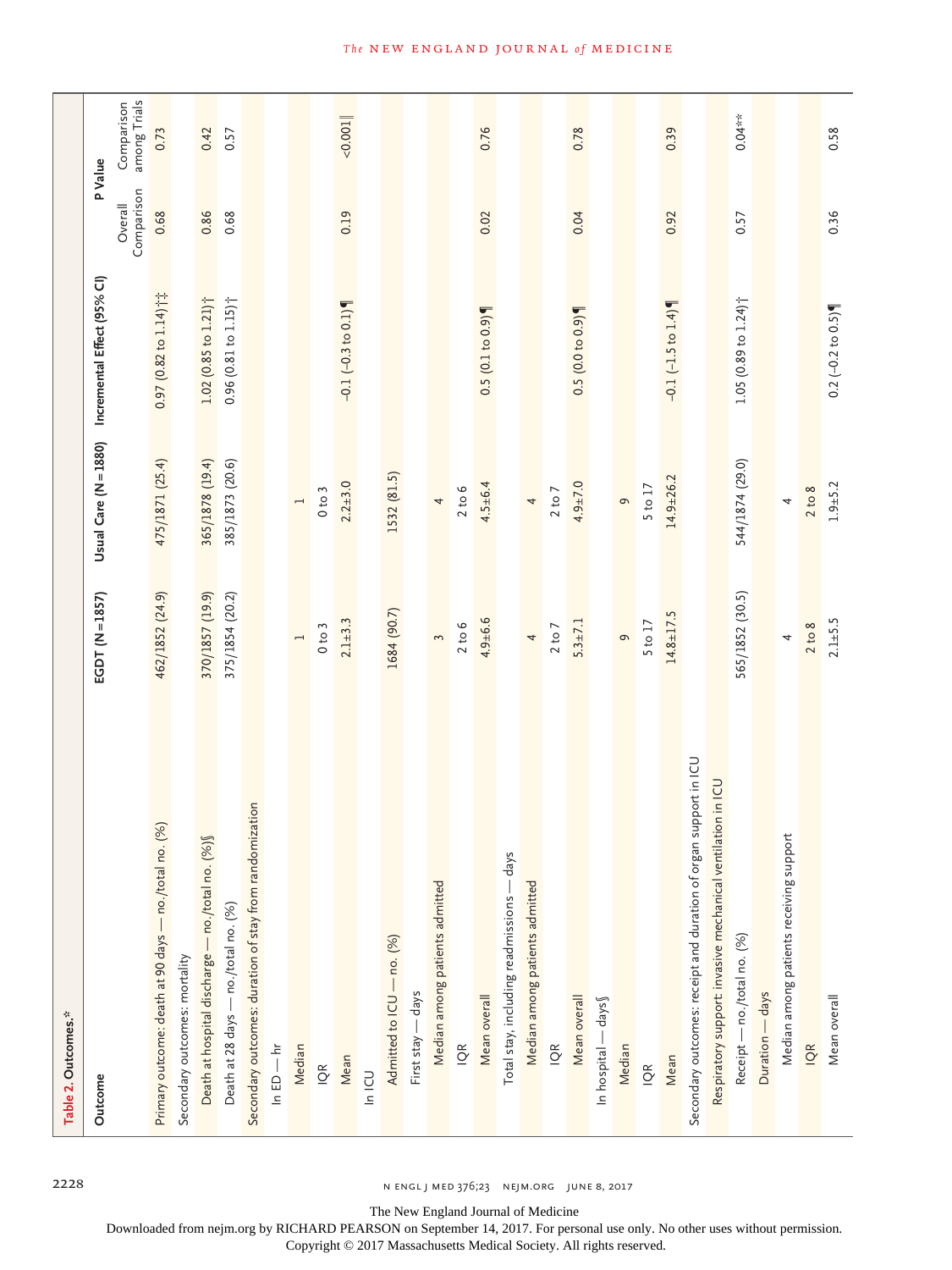|                                                          | 0.40                                  |                 |                                         |        | 0.52            |                                                 | 0.91                                  |                 |                                         |            | 0.99                |                                           |                                  |                      |                     |                       |                                              |                                     |                                         |                         |                          |                         |
|----------------------------------------------------------|---------------------------------------|-----------------|-----------------------------------------|--------|-----------------|-------------------------------------------------|---------------------------------------|-----------------|-----------------------------------------|------------|---------------------|-------------------------------------------|----------------------------------|----------------------|---------------------|-----------------------|----------------------------------------------|-------------------------------------|-----------------------------------------|-------------------------|--------------------------|-------------------------|
|                                                          | 0.001                                 |                 |                                         |        | 0.01            |                                                 | 0.88                                  |                 |                                         |            | 0.68                |                                           |                                  | 0.42                 | 0.08                | 0.37                  | 0.91                                         | 0.96                                |                                         | 0.43                    | 0.09                     | 0.39                    |
|                                                          | 1.42 $(1.23$ to $1.64$ ] <sup>*</sup> |                 |                                         |        | 0.3(0.1 to 0.5) |                                                 | $1.02$ (0.81 to $1.28$ ) <sup>†</sup> |                 |                                         |            | $0.0$ (-0.1 to 0.2) |                                           |                                  | 1276 (-1799 to 4352) | 2042 (-264 to 4352) | 1183 (-1418 to 3783)  | $-0.002 (-0.039 to 0.000)$                   | $0.000(-0.004 to 0.004)$            |                                         | $-1266 (-4373 to 1841)$ | $-2032$ $(-4378$ to 314) | $-1172$ (-3813 to 1469) |
|                                                          | 923/1873 (49.3)                       |                 | 2                                       | 1 to 4 | $1.6 + 2.9$     |                                                 | 198/1874 (10.6)                       |                 | 4                                       | 2 to 7     | $0.6 + 2.4$         |                                           |                                  | 30,930±30,150        | $22,973\pm 22,822$  | 12,906±16,017         | $0.625 \pm 0.309$                            | $0.058 + 0.048$                     |                                         |                         |                          |                         |
|                                                          | 1040/1854 (56.1)                      |                 | 2                                       | 1 to 4 | $1.9 + 3.7$     |                                                 | 204/1852 (11.0)                       |                 | 3                                       | 2 to 7     | $0.7 + 3.3$         |                                           |                                  | 32,178±30,181        | 25,014±25,737       | $14, 112 \pm 15, 120$ | $0.623 \pm 0.313$                            | $0.058 \pm 0.048$                   |                                         |                         |                          |                         |
| Cardiovascular support: vasopressors or inotropes in ICU | Receipt — no./total no. (%)           | Duration - days | Median among patients receiving support | ιě     | Mean overall    | Renal support: renal-replacement therapy in ICL | Receipt — no./total no. (%)           | Duration - days | Median among patients receiving support | <b>IQR</b> | Mean overall        | Cost-effectiveness analysis <sup>++</sup> | ↮<br>Total costs up to 90 days - | ProCESS              | ARISE               | ProMISe               | EQ-5D-5L score among survivors at 90 days;;; | QALYs among all patients to 90 days | Incremental net benefit at 90 days - \$ | ProCESS                 | ARISE                    | ProMISe                 |

chanical ventilation (yes or no).

 $\overline{1}$   $\overline{2}$ 

chanical ventilation (yes or no).<br>The unadjusted odds ratio for the primary outcome was 0.98 (95% CI, 0.84 to 1.14; P=0.78).<br>Data were censored at 60 days after randomization in the ProCESS trial.  $\ddot{x}$  . The unadjusted odds ratio for the primary outcome was 0.98 (95% CI, 0.84 to 1.14; P=0.78).

Data were censored at 60 days after randomization in the ProCESS trial.

Shown is the difference in means. Shown is the difference in means.

The incremental effect (difference in means) according to trial was as follows: ProCESS, 0.3 (95% CI, -0.1 to 0.7); ARISE, -0.6 (95% CI, -0.9 to -0.3); and ProMISe, 0.2 (95% CI, 0.0 to 0.4).<br>The incremental effect (adjuste The incremental effect (difference in means) according to trial was as follows: ProCESS, 0.3 (95% CI, −0.1 to 0.7); ARISE, −0.6 (95% CI, −0.9 to −0.3); and ProMISe, 0.2 (95% CI, 0.0 to 0.4). \*\* The incremental effect (adjusted odds ratio) according to trial was as follows: ProCESS, 1.51 (95% CI, 1.12 to 2.04); ARISE, 0.98 (95% CI, 0.78 to 1.23); and ProMISe, 0.98 (95% CI,  $0.76$  to  $1.26$ ). 0.76 to 1.26).  $\dots$ 

Missing data were multiply imputed. †† Missing data were multiply imputed.

Quality of life was assessed with the use of the EuroQol questionnaire (EQ-5D-5L; a score of 0 indicates death and 1 perfect quality of life), which was administered to eligible patients<br>in the ProMISe trial at 90 days aft  $\ddagger$ ä Quality of life was assessed with the use of the EuroQol questionnaire (EQ-5D-5L; a score of 0 indicates death and 1 perfect quality of life), which was administered to eligible patients in the ProMISe trial at 90 days after randomization. For all patients in the ProCESS and ARISE trials and those in the ProMISe trial who did not complete an EQ-5D-5L questionnaire, we used all available covariate information to estimate each patient's quality-of-life score with multiple imputation. 仁常

we used all available covariate information to estimate each patient's quality-of-life score with multiple imputation.<br>The incremental net benefit was calculated by multiplying the QALY gain (or loss) by \$100,000 and subt §§ The incremental net benefit was calculated by multiplying the QALY gain (or loss) by \$100,000 and subtracting from this the incremental cost.  $\textsf{S}$ 

The New England Journal of Medicine

Downloaded from nejm.org by RICHARD PEARSON on September 14, 2017. For personal use only. No other uses without permission.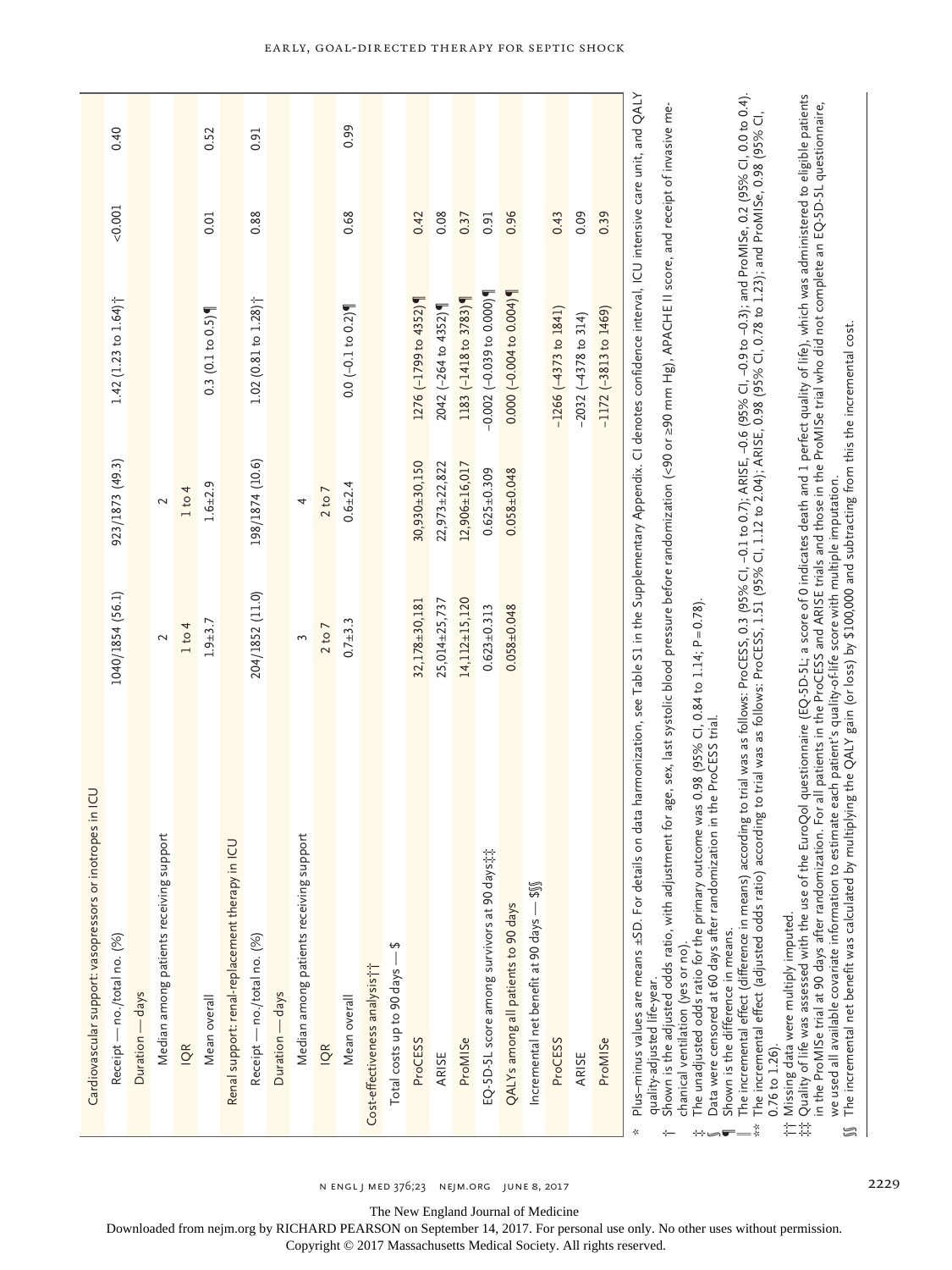There was no interaction with respect to treatment effect among the trials.

# **Secondary Outcomes**

Duration of stay in the intensive care unit (first admission and total days) and receipt of cardiovascular support (both percentage of patients and duration) were greater in the EGDT group than the usual-care group (Table 2). No other secondary outcomes differed significantly. Duration of stay in the emergency department was shorter in the EGDT group than in the usualcare group in the ARISE trial but not in the ProCESS or ProMISe trials. There was no significant difference in the duration of survival to 1 year between the two groups (hazard ratio, 0.98; 95% CI, 0.86 to 1.11;  $P=0.75$ ) (Fig. 1).

# **Subgroup Analyses**

Of the 16 a priori patient characteristics evaluated in subgroup analyses (Fig. 2), only 2 had significant interactions. In particular, there was no evidence of benefit associated with EGDT in the subgroups with the most severe septic shock, including those with a serum lactate level of 4.1 mmol per liter or more (1796 of 3258 patients [55.1%]; mean, 6.7 mmol per liter), those who presented with both hypotension and hyper-



### **Figure 1. Patient Survival over a Period of 1 Year.**

There was no significant difference in the duration of survival to 1 year between the group that received early, goal-directed therapy (EGDT) and the group that received usual care. Data with respect to survival were censored at the actual date that the patient was last known to be alive or at 365 days.

lactatemia (628 of 3720 patients [16.9%]; mean systolic blood pressure, 89 mm Hg; mean serum lactate level, 6.7 mmol per liter), those in the upper third of APACHE II scores (1217 of 3723 patients [32.7%]; mean score, 24.6), and those in the upper third of predicted risk of death (1227 of 3715 patients [33.0%]; 90-day mortality, 46.2%). EGDT was associated with higher mortality among patients with severe chronic liver disease (117 of 3720 patients [3.1%]) than among those without such disease and lower mortality among those with severe chronic respiratory disease (370 of 3720 patients [9.9%]) than among those without such disease.

Among the six a priori care-delivery characteristics evaluated, we found no treatment-bysubgroup interactions (Fig. 3). In particular, analyses of treatment effects according to differences in usual care showed no interaction and no evidence of benefit at sites providing less aggressive resuscitation, despite considerable variation among sites in the propensity to adminis-

### **Figure 2 (facing page). 90-Day Mortality According to Patient Subgroup.**

For details on data harmonization, see Table S1 in the Supplementary Appendix. Odds ratios were adjusted for age, sex, last systolic blood pressure before randomization (<90 or ≥90 mm Hg), Acute Physiology and Chronic Health Evaluation (APACHE) II score (range, 0 to 71, with higher scores indicating greater severity of illness), and receipt of invasive mechanical ventilation (yes or no). The size of the square corresponds to the number of patients in each subgroup. Age was estimated for seven patients in the Protocolised Management in Sepsis (ProMISe) trial. The odds ratios according to trial for immunocompromised state versus no immunocompromised state were as follows: Protocolized Care for Early Septic Shock (ProCESS), 1.26 (95% CI, 0.72 to 2.20) versus 0.82 (95% CI, 0.58 to 1.17); Australasian Resuscitation in Sepsis Evaluation (ARISE), 1.23 (95% CI, 0.60 to 2.50) versus 0.96 (95% CI, 0.73 to 1.26); and ProMISe, 0.66 (95% CI, 0.33 to 1.29) versus 1.08 (95% CI, 0.83 to 1.40). For site of infection, patients with other or unknown site include those with an infection in the central nervous system and those who were determined ultimately to have no infection. Three patients did not meet the eligibility criteria for refractory hypotension or hyperlactatemia. APACHE II Acute Physiology Scores range from 0 to 60, with higher scores indicating greater severity of illness. Scores on the Sequential Organ Failure Assessment (SOFA) range from 0 to 24, with higher scores indicating a greater degree of organ failure.

The New England Journal of Medicine

Downloaded from nejm.org by RICHARD PEARSON on September 14, 2017. For personal use only. No other uses without permission.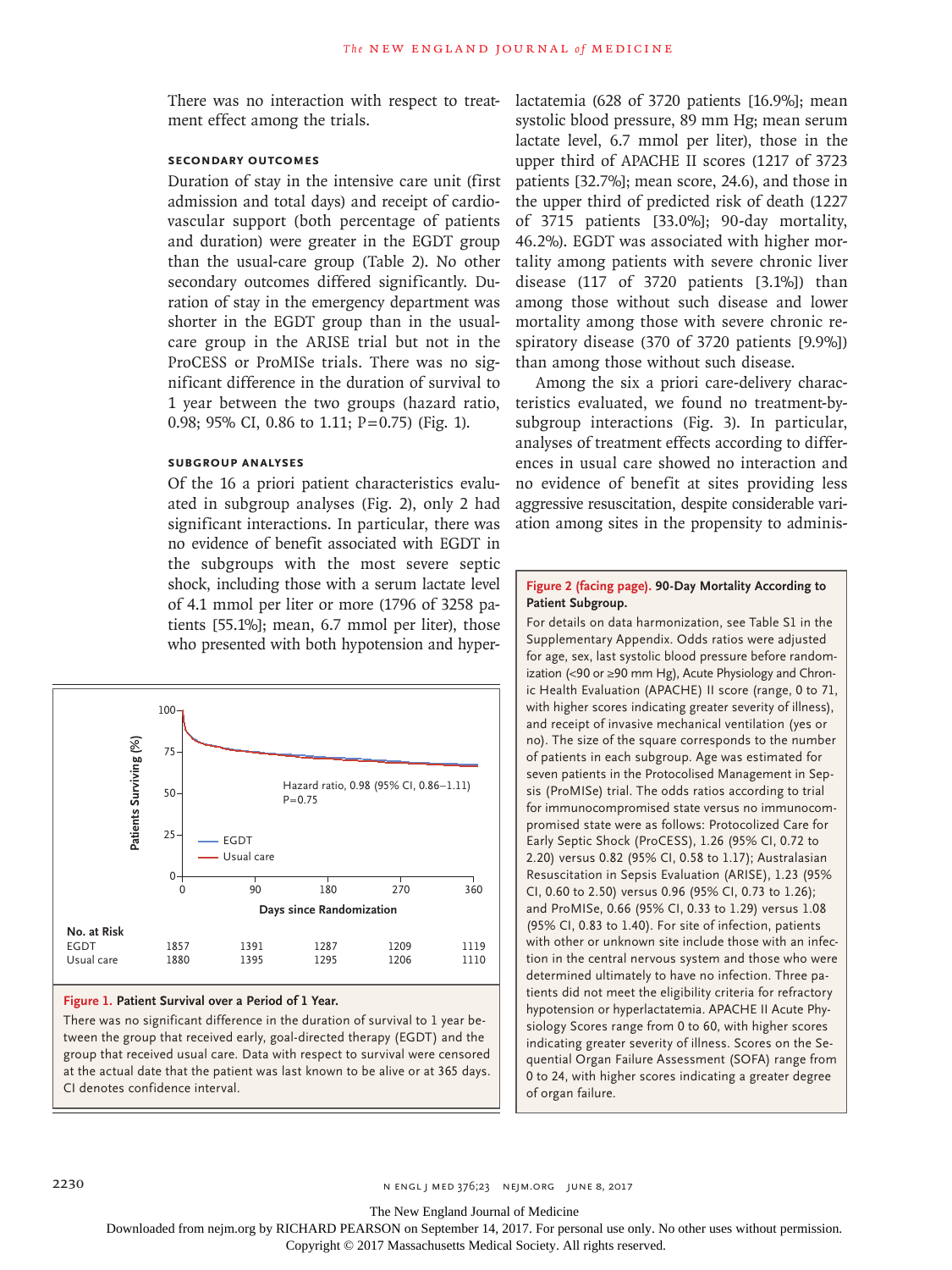| Subgroup                                            | <b>EGDT</b>                             | <b>Usual Care</b>                 | Odds Ratio (95% CI)                            |                                            | P Value<br>Overall | Comparison   |
|-----------------------------------------------------|-----------------------------------------|-----------------------------------|------------------------------------------------|--------------------------------------------|--------------------|--------------|
|                                                     | no. of deaths/total no. of patients (%) |                                   |                                                |                                            | Comparison         | among Trials |
| Overall                                             | 462/1852 (24.9)                         | 475/1871 (25.4)                   |                                                | $0.97(0.82 - 1.14)$                        | 0.68               | 0.73         |
| Age                                                 |                                         |                                   |                                                |                                            | 0.69               | 0.85         |
| $<$ 57 yr                                           | 111/611 (18.2)                          | 112/655 (17.1)                    |                                                | $1.09(0.81 - 1.46)$                        |                    |              |
| $57-71$ yr                                          | 145/619 (23.4)                          | 139/575 (24.2)                    |                                                | $0.96(0.73 - 1.25)$                        |                    |              |
| $\geq$ 72 yr                                        | 206/622 (33.1)                          | 224/641 (34.9)                    |                                                | $0.92$ (0.73-1.17)                         |                    |              |
| Sex                                                 |                                         |                                   |                                                |                                            | 0.71               | 0.98         |
| Female<br>Male                                      | 192/790 (24.3)                          | 195/772 (25.3)<br>280/1099 (25.5) |                                                | $0.95(0.75 - 1.20)$<br>$1.01(0.83 - 1.23)$ |                    |              |
| Severe coexisting condition                         | 270/1062 (25.4)                         |                                   |                                                |                                            |                    |              |
| Liver                                               |                                         |                                   |                                                |                                            | 0.01               | 0.12         |
| No                                                  | 427/1790 (23.9)                         | 455/1813 (25.1)                   |                                                | $0.94(0.80 - 1.09)$                        |                    |              |
| Yes                                                 | 34/59 (57.6)                            | 20/58 (34.5)                      |                                                | $2.51(1.12 - 5.63)$                        |                    |              |
| Respiratory                                         |                                         |                                   |                                                |                                            | 0.01               | 0.18         |
| No                                                  | 415/1658 (25.0)                         | 409/1692 (24.2)                   |                                                | $1.05(0.90 - 1.23)$                        |                    |              |
| Yes<br>Cardiovascular                               | 46/191 (24.1)                           | 66/179 (36.9)                     |                                                | $0.54(0.34 - 0.85)$                        | 0.84               | 0.89         |
| No                                                  | 442/1800 (24.6)                         | 456/1824 (25.0)                   |                                                | $0.98(0.84 - 1.14)$                        |                    |              |
| Yes                                                 | 19/49 (38.8)                            | 19/47 (40.4)                      |                                                | $0.92(0.40 - 2.15)$                        |                    |              |
| Renal                                               |                                         |                                   |                                                |                                            | 0.36               | 0.69         |
| No                                                  | 446/1787 (25.0)                         | 454/1808 (25.1)                   |                                                | $0.99(0.85 - 1.16)$                        |                    |              |
| Yes                                                 | 15/62 (24.2)                            | 21/63(33.3)                       |                                                | $0.67(0.29 - 1.53)$                        |                    |              |
| Immunocompromised state                             |                                         |                                   |                                                |                                            | 0.92               | 0.01         |
| No                                                  | 357/1568 (22.8)                         | 375/1609 (23.3)                   |                                                | $0.97(0.82 - 1.14)$                        |                    |              |
| Yes<br>Site of infection                            | 104/281 (37.0)                          | 100/262 (38.2)                    |                                                | $1.02(0.70 - 1.46)$                        | 0.39               | 0.35         |
| Lungs                                               | 171/656 (26.1)                          | 172/618 (27.8)                    |                                                | $0.93(0.72 - 1.19)$                        |                    |              |
| Abdomen                                             | 49/172 (28.5)                           | $43/163$ (26.4)                   |                                                | $1.08(0.66 - 1.77)$                        |                    |              |
| Blood                                               | 59/171 (34.5)                           | 60/172 (34.9)                     |                                                | $0.98(0.62 - 1.53)$                        |                    |              |
| Soft tissue                                         | 24/154 (15.6)                           | 16/152 (10.5)                     |                                                | $1.58(0.79 - 3.16)$                        |                    |              |
| Urinary tract                                       | 61/354 (17.2)                           | 79/369 (21.4)                     |                                                | $0.74(0.51 - 1.08)$                        |                    |              |
| Other or unknown                                    | 98/345 (28.4)                           | 105/397 (26.4)                    |                                                | $1.10(0.79 - 1.52)$                        |                    |              |
| Severity of illness                                 |                                         |                                   |                                                |                                            | 0.09               | 0.53         |
| Eligibility criterion met<br>Refractory hypotension | 121/819 (14.8)                          | 146/831 (17.6)                    |                                                | $0.81(0.62 - 1.06)$                        |                    |              |
| Hyperlactatemia                                     | 213/715 (29.8)                          | 221/727 (30.4)                    |                                                | $0.98(0.78 - 1.22)$                        |                    |              |
| Both                                                | 128/315 (40.6)                          | 108/313 (34.5)                    |                                                | $1.32(0.94 - 1.83)$                        |                    |              |
| Last lactate level before randomization             |                                         |                                   |                                                |                                            | 0.26               | 0.21         |
| <2.1 mmol/liter                                     | 44/313 (14.1)                           | 52/342 (15.2)                     |                                                | $0.92(0.59 - 1.43)$                        |                    |              |
| 2.1-4.0 mmol/liter                                  | 64/397 (16.1)                           | 83/410 (20.2)                     |                                                | $0.76(0.53 - 1.09)$                        |                    |              |
| ≥4.1 mmol/liter<br>APACHE II Acute Physiology Score | 319/912 (35.0)                          | 297/884 (33.6)                    |                                                | $1.07(0.88 - 1.30)$                        | 0.95               | 0.65         |
| < 9                                                 | 96/677 (14.2)                           | 96/643 (14.9)                     |                                                | $0.97(0.71 - 1.32)$                        |                    |              |
| $9 - 13$                                            | 134/572 (23.4)                          | 135/598 (22.6)                    |                                                | $1.03(0.78 - 1.35)$                        |                    |              |
| $\geq$ 14                                           | 232/603 (38.5)                          | 244/630 (38.7)                    |                                                | $0.98(0.77 - 1.23)$                        |                    |              |
| APACHE II score                                     |                                         |                                   |                                                |                                            | 0.24               | 0.82         |
| $<$ 14                                              | 74/666 (11.1)                           | 58/650 (8.9)                      |                                                | $1.30(0.90 - 1.88)$                        |                    |              |
| $14 - 19$                                           | 137/576 (23.8)                          | 158/614 (25.7)                    |                                                | $0.89(0.69 - 1.17)$                        |                    |              |
| $\geq$ 20                                           | 251/610 (41.1)                          | 259/607 (42.7)                    |                                                | $0.94(0.75 - 1.18)$                        |                    |              |
| SOFA score<br>$<$ 3                                 | 69/527 (13.1)                           | 75/503 (14.9)                     |                                                | $0.85(0.60 - 1.22)$                        | 0.34               | 0.47         |
| $3$ or $4$                                          | 127/547 (23.2)                          | 118/579 (20.4)                    |                                                | $1.17(0.88 - 1.56)$                        |                    |              |
| $\geq 5$                                            | 266/778 (34.2)                          | 282/789 (35.7)                    |                                                | $0.94(0.76 - 1.16)$                        |                    |              |
| Customized risk of death                            |                                         |                                   |                                                |                                            | 0.65               | 0.97         |
| <14%                                                | 46/617 (7.5)                            | 55/634 (8.7)                      |                                                | $0.85(0.57 - 1.29)$                        |                    |              |
| $\geq$ 14% and <30%                                 | 135/609 (22.2)                          | 133/628 (21.2)                    |                                                | $1.06(0.80 - 1.39)$                        |                    |              |
| $\geq 30\%$                                         | 280/619 (45.2)                          | 287/608 (47.2)                    |                                                | $0.93(0.74 - 1.17)$                        |                    |              |
| Invasive mechanical ventilation                     |                                         |                                   |                                                |                                            | 0.55               | 0.62         |
| No<br>Yes                                           | 386/1670 (23.1)<br>76/182 (41.8)        | 401/1708 (23.5)<br>74/163 (45.4)  |                                                | $0.98(0.83 - 1.15)$<br>$0.87(0.55 - 1.37)$ |                    |              |
| Vasopressor infusion                                |                                         |                                   |                                                |                                            | 0.17               | 0.21         |
| No                                                  | 360/1559 (23.1)                         | 393/1592 (24.7)                   |                                                | $0.92(0.78 - 1.09)$                        |                    |              |
| Yes                                                 | 101/291 (34.7)                          | 82/277 (29.6)                     |                                                | $1.23(0.85 - 1.77)$                        |                    |              |
|                                                     |                                         | 0.2                               | 0.5<br>5.0<br>1.0                              |                                            |                    |              |
|                                                     |                                         |                                   | 2.0                                            |                                            |                    |              |
|                                                     |                                         |                                   | <b>Usual Care Better</b><br><b>EGDT Better</b> |                                            |                    |              |

n engl j med 376;23 nejm.org June 8, 2017 2231

The New England Journal of Medicine

Downloaded from nejm.org by RICHARD PEARSON on September 14, 2017. For personal use only. No other uses without permission.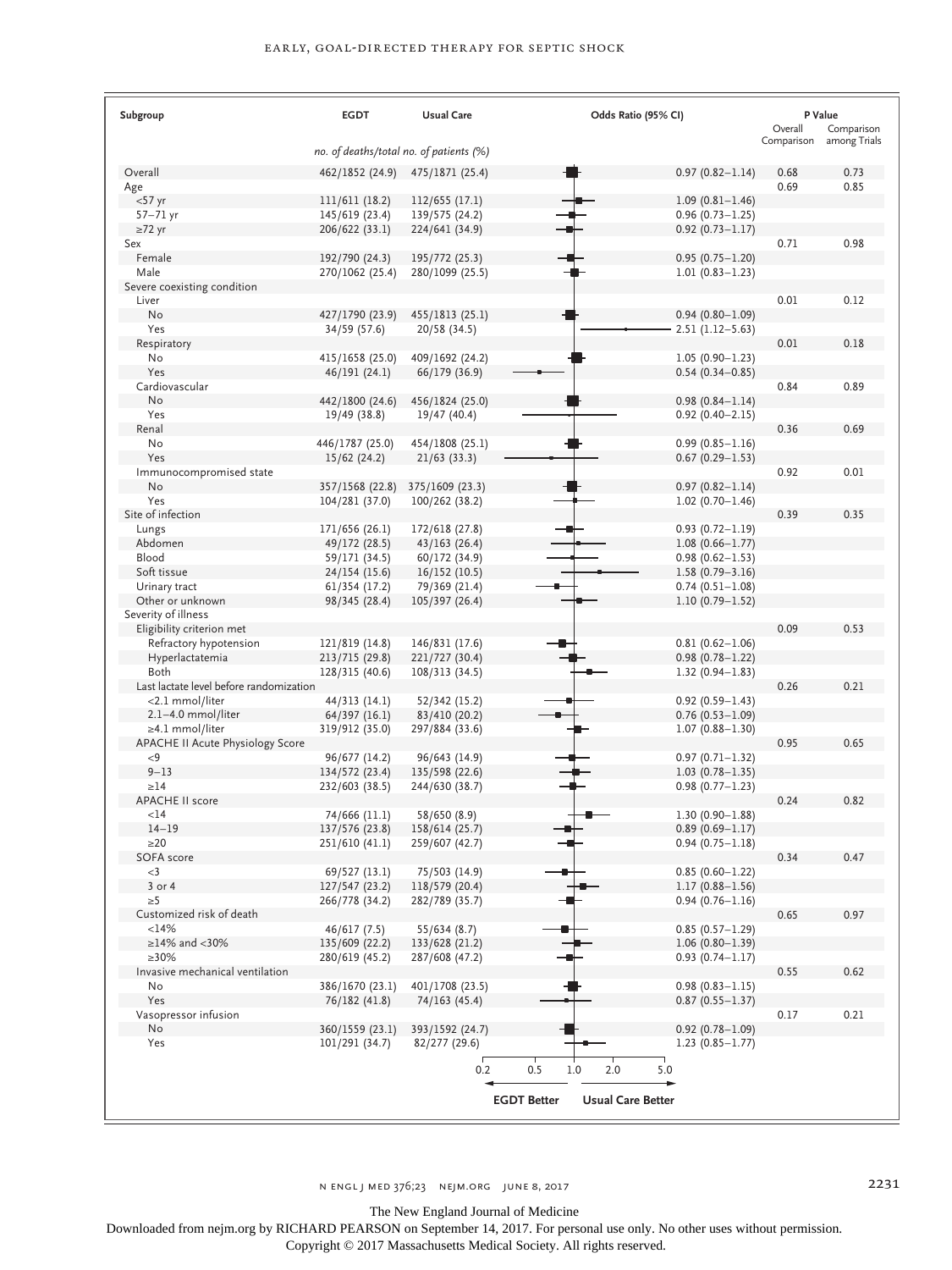### **The NEW ENGLAND JOURNAL of MEDICINE**

| Subgroup                                                      | <b>EGDT</b>                             | <b>Usual Care</b> |                    | Odds Ratio (95% CI)      | P Value<br>Overall | Comparison   |
|---------------------------------------------------------------|-----------------------------------------|-------------------|--------------------|--------------------------|--------------------|--------------|
|                                                               |                                         |                   |                    |                          | Comparison         | among Trials |
|                                                               | no. of deaths/total no. of patients (%) |                   |                    |                          |                    |              |
| Overall                                                       | 462/1852 (24.9)                         | 475/1871 (25.4)   |                    | $0.97(0.82 - 1.14)$      | 0.68               | 0.73         |
| Time to randomization                                         |                                         |                   |                    |                          | 0.83               | 0.06         |
| $<$ 132 min                                                   | 174/593 (29.3)                          | 190/657 (28.9)    |                    | $1.00(0.78 - 1.28)$      |                    |              |
| 132-197 min                                                   | 161/636 (25.3)                          | 162/598 (27.1)    |                    | $0.93(0.71 - 1.20)$      |                    |              |
| $>198$ min                                                    | 127/623 (20.4)                          | 123/616 (20.0)    |                    | $1.04(0.78 - 1.39)$      |                    |              |
| Randomization                                                 |                                         |                   |                    |                          |                    |              |
| Day of week                                                   |                                         |                   |                    |                          | 0.28               | 0.90         |
| Weekday: Mon.-Fri.                                            | 408/1621 (25.2)                         | 423/1617 (26.2)   |                    | $0.95(0.81 - 1.11)$      |                    |              |
| Weekend: Sat.-Sun.                                            | 54/231 (23.4)                           | 52/254 (20.5)     |                    | $1.20(0.77 - 1.85)$      |                    |              |
| Time of day                                                   |                                         |                   |                    |                          | 0.62               | 0.99         |
| Day: 8:00 a.m. to 7:59 p.m.                                   | 400/1564 (25.6)                         | 411/1566 (26.2)   |                    | $0.96(0.82 - 1.13)$      |                    |              |
| Night: 8:00 p.m. to 7:59 a.m.                                 | 62/288 (21.5)                           | 64/305 (21.0)     |                    | $1.06(0.71 - 1.58)$      |                    |              |
| Time from ED presentation to first<br>IV antimicrobial agents |                                         |                   |                    |                          | 0.74               | 0.26         |
| $<$ 51 min                                                    | 89/369 (24.1)                           | 94/370 (25.4)     |                    | $0.92(0.66 - 1.29)$      |                    |              |
| $51-99$ min                                                   | 68/356 (19.1)                           | 69/360 (19.2)     |                    | $0.97(0.66 - 1.42)$      |                    |              |
| $\geq$ 100 min                                                | 87/363 (24.0)                           | 83/363 (22.9)     |                    | $1.13(0.79 - 1.62)$      |                    |              |
| Intensity of underlying care                                  |                                         |                   |                    |                          |                    |              |
| Standardized vasopressor use                                  |                                         |                   |                    |                          | 0.60               | 0.42         |
| 1: lowest use                                                 | 141/551 (25.6)                          | 140/554 (25.3)    |                    | $1.02(0.77 - 1.33)$      |                    |              |
| 2: intermediate use                                           | 167/746 (22.4)                          | 187/751 (24.9)    |                    | $0.87(0.68 - 1.11)$      |                    |              |
| 3: highest use                                                | 139/512 (27.1)                          | 143/534 (26.8)    |                    | $1.03(0.78 - 1.36)$      |                    |              |
| Standardized fluid-volume use                                 |                                         |                   |                    |                          | 0.45               | 0.11         |
| 1: lowest use                                                 | 143/610 (23.4)                          | 137/620 (22.1)    |                    | $1.09(0.83 - 1.44)$      |                    |              |
| 2: intermediate use                                           | 179/700 (25.6)                          | 205/721 (28.4)    |                    | $0.86(0.68 - 1.10)$      |                    |              |
| 3: highest use                                                | 122/485 (25.2)                          | 126/483 (26.1)    |                    | $0.95(0.71 - 1.27)$      |                    |              |
|                                                               |                                         |                   |                    |                          |                    |              |
|                                                               |                                         | 0.2               | 0.5<br>1.0         | 2.0<br>5.0               |                    |              |
|                                                               |                                         |                   | <b>EGDT Better</b> | <b>Usual Care Better</b> |                    |              |
|                                                               |                                         |                   |                    |                          |                    |              |

# **Figure 3. 90-Day Mortality According to Care-Delivery Subgroup.**

For details on data harmonization, see Table S1 in the Supplementary Appendix. Odds ratio were adjusted for age, sex, last systolic blood pressure before randomization (<90 or ≥90 mm Hg), APACHE II score, and receipt of invasive mechanical ventilation (yes or no). The size of the square corresponds to the number of patients in each subgroup. Data for time from emergency department (ED) presentation to first intravenous (IV) antimicrobial agents are only for patients who received IV antimicrobial agents before randomization in the ProCESS and ARISE trials; all patients in the ProMISe trial received antimicrobial agents before randomization (time not recorded). Results for intensity of underlying care were reported for 115 (83%) of the 138 participating sites with at least three patients who received usual care.

> ter vasopressors (mean propensity according to third, 23.2%, 44.2%, and 65.3%) or intravenous fluids (mean volume according to third, 1.3, 2.0, and 3.4 liters) in the usual-care group.

> In the total of 22 analyses, there were 2 significant interaction tests. This finding is consistent with the 1 or 2 such tests that would be expected by chance alone.

# **Costs and Cost-Effectiveness**

In each of the three trials, the average cost up to 90 days was higher with EGDT than with usual care (Table 2, and Fig. S2 and Table S13 in the Supplementary Appendix). Average quality-of-life scores and QALYs were similar in the two groups; thus, for each trial, the average incremental net The results of our prospective meta-analysis of monetary benefit for EGDT versus usual care individual patient data provide a more granular

was negative, and the probability that EGDT is cost-effective was less than 0.25 across all realistic willingness-to-pay thresholds (Fig. S3 in the Supplementary Appendix). The sensitivity analysis showed that these base case results were robust to alternative assumptions (Fig. S4 in the Supplementary Appendix). Although the estimated incremental net benefit of EGDT was positive for a few of the prespecified subgroups, these results had wide 95% confidence intervals that included zero (Table S14 in the Supplementary Appendix).

# Discussion

2232 **n ENGL J MED 376;23** NEM.ORG JUNE 8, 2017

The New England Journal of Medicine

Downloaded from nejm.org by RICHARD PEARSON on September 14, 2017. For personal use only. No other uses without permission.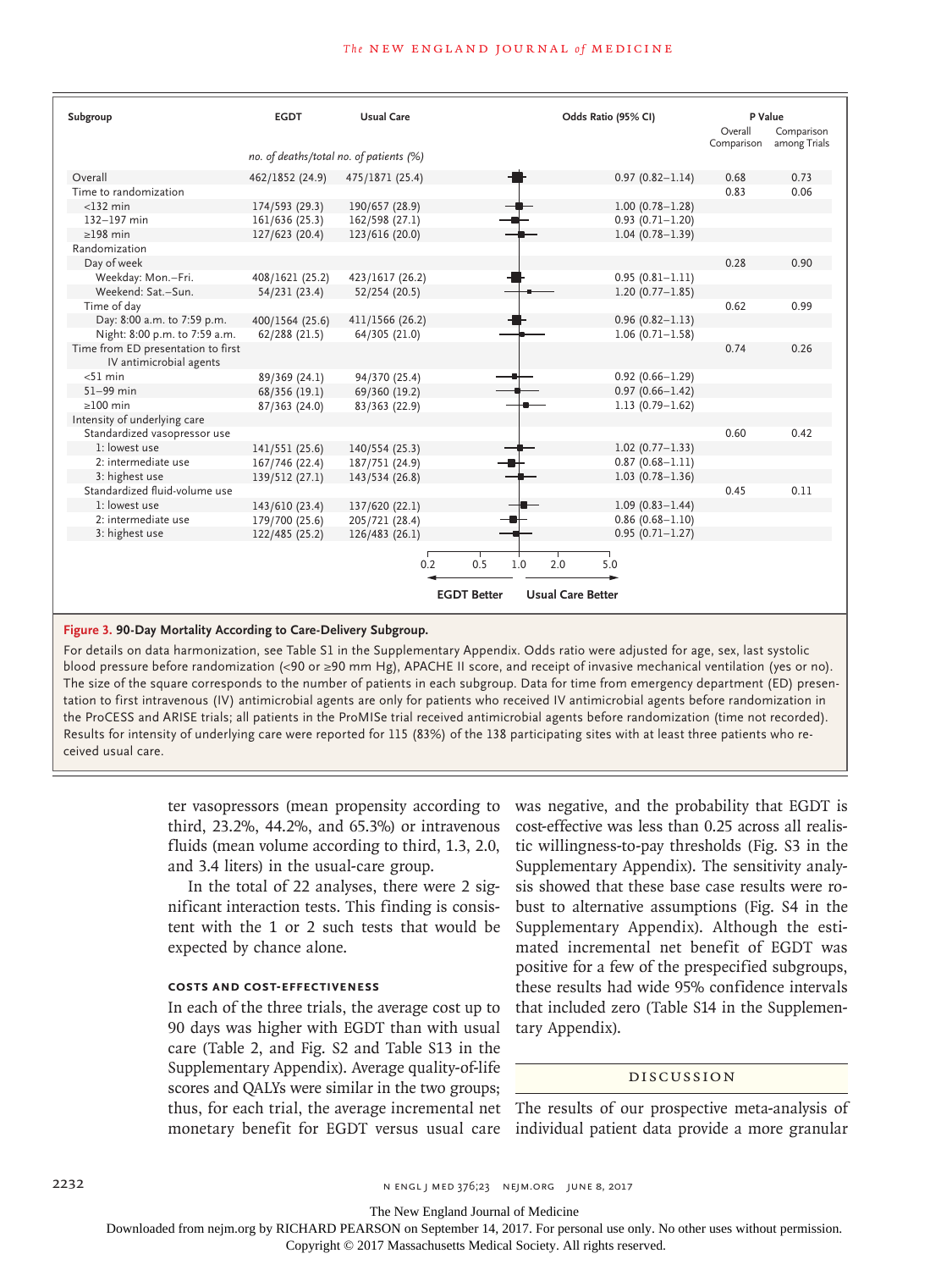and robust insight than the results of the individual trials and of our trial-level meta-analysis into the overall effectiveness of EGDT versus usual care in patients presenting to the emergency department with septic shock. We found no evidence that EGDT resulted in lower mortality than usual care, a finding that is consistent with the results of our trial-level meta-analysis.<sup>6</sup> We also found that, although the three trials occurred in geographically distinct health care systems, there was no evidence of any trial-specific effect.

Concerns exist that the divergent findings between the trial by Rivers et al. $<sup>1</sup>$  and the three</sup> large, multicenter, randomized, controlled trials are because the patients included in the trial by Rivers et al. were sicker.<sup>13</sup> We found no evidence of treatment benefit with EGDT in patients with greater severity of illness, despite using several approaches to identify subgroups of very sick patients that were considerably larger than the entire population in the trial by Rivers et al. For example, the cohort in the upper third of predicted risk of death, which was more than four times as large as the entire population in the trial by Rivers et al., had similar mortality in the EGDT group and the usual-care group (approximately 45%); mortality was also similar to that in the control group in the trial by Rivers et al. We do not believe, therefore, that differences in severity explain the differences in findings. There were treatment interactions between EGDT and the presence of either severe preexisting respiratory or liver disease, but these effects were inconsistent and probably spurious, given the small number of patients with these coexisting conditions and the large number of subgroup analyses.

Another important concern raised about the recent trials was that usual care may have been superior to that reported in positive studies, explaining the failure to show a benefit with EGDT. Our subgroup analyses explored whether the effect of EGDT depended on the usual resuscitation practice in an emergency department; despite wide variation in practice, even in those emergency departments with the least aggressive practice, there was no evidence of benefit. As noted previously, all three trials are more recent than the trial by Rivers et al., and early recognition of sepsis and prompt delivery of intravenous fluids and antimicrobial agents were promoted in all treatment groups. It remains possible that general advances in the provision of care for sepsis and septic shock, to the benefit of all patients, explain part or all of the difference in findings between the trial by Rivers et al. and the more recent trials.

Unlike the results of observational studies, $14,15$ which were proposed as evidence supporting the ongoing use of  $EGDT,^{2,13}$  this prospectively defined analysis of individual patient data relies exclusively on random assignment, avoiding biases related to confounding by indication, regression to the mean, or secular trends in sepsisrelated mortality.16,17 This collaboration among trial groups also shows that key methodologic aspects of independently conducted research can be harmonized in advance, facilitating the generation of a richer evidence base to guide clinicians dealing with complex conditions such as septic shock. The return on investment for the patient, investigator, and funding agency is enhanced by our model of early collaboration among research groups, aligning key measurements and using a prespecified plan to perform a prospective meta-analysis of individual patient data to answer questions beyond the scope of each individual trial.

Nonetheless, there are important limitations to this analysis. Although the overall sample size is large, some clinically important subgroups are small, which limits statistical power. The analysis is also limited by the underlying internal and external validity of the three trials. None were blinded, which may introduce bias. Patients were enrolled in both academic and nonacademic metropolitan and rural hospitals across several regions of the world. However, the control groups may not be representative of usual care in all settings, especially those in low-income and middle-income countries.

Although our analysis confirms that EGDT as a packaged protocol of care is not superior to usual care, there are still unresolved questions regarding the most effective fluid and vasopressor regimens, the role of hemodynamic monitoring, and appropriate targets in the resuscitation of patients with sepsis and septic shock. Even though a policy that mandates routine measurement of central venous pressure and central venous oxygen saturation in all patients with sepsis did not improve outcomes, clinical judgment should always be applied because, in specific circumstances, there may be a role for these

The New England Journal of Medicine

Downloaded from nejm.org by RICHARD PEARSON on September 14, 2017. For personal use only. No other uses without permission.